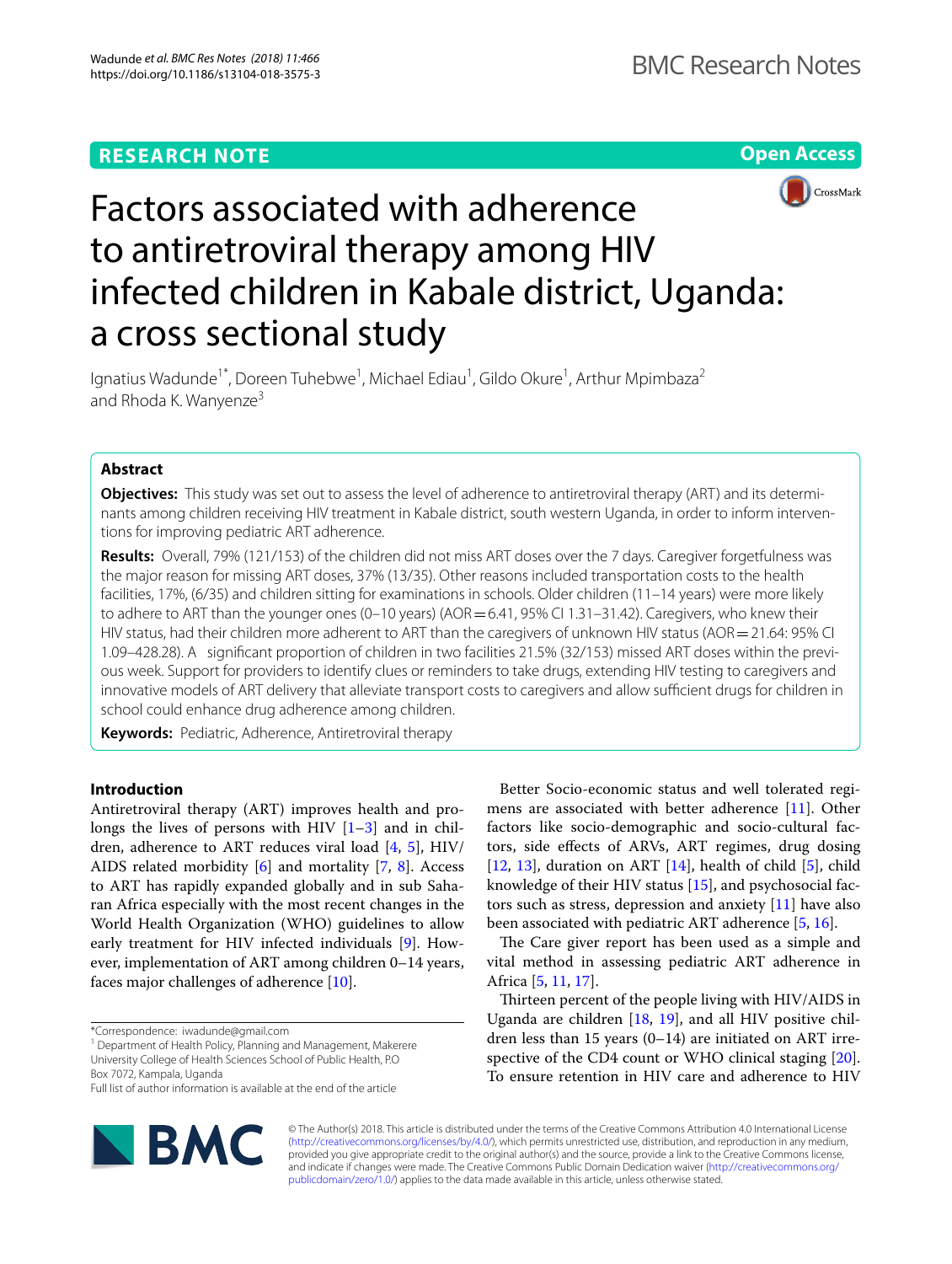treatment, there should be constant supply of antiretroviral drugs (ARV's), psychological support and HIV status disclosure by care giver with support of a counselor for children aged 10 and above [\[9](#page-5-6), [20](#page-5-17), [21\]](#page-5-18).

In Kabale district, there were 564 HIV positive children aged 0–14 years and reports from the district health office indicated low adherence to ART. This study set out to determine the level of adherence and its associated factors among HIV infected children aged 0–14 years in Kabale district, so as to inform efforts for improving ART adherence among HIV infected children.

# **Main text**

# **Method**

We conducted a quantitative cross sectional study between June and August 2014 in Kabale district located in south western Uganda, with an estimated regional HIV prevalence of 5%  $[22, 23]$  $[22, 23]$  $[22, 23]$ . The district has twenty two health facilities providing pediatric ART; however, this study was conducted in two hospitals of Rugarama (private) and Kabale regional referral (public). These hospitals were deliberately selected because they provide HIV treatment to the largest number of HIV infected children in the district.

We interviewed 153 caregivers of HIV infected children aged 0–14 years receiving ART in the two hospitals. The caregivers had to be 18 years and above, age at which they could give informed consent and the eligible children were those who had been on ART for at least 3 months prior the interview. This study, since it was a cross sectional study, the sample size was determined from the formula for estimating sample sizes for prevalence studies [\[24](#page-5-21)].

The caregivers of the sampled children were interviewed using a pre-tested, semi-structured questionnaire translated into Rukiga, the predominant local language in Kabale district. The interviews were administered by trained study nurses fuent in Rukiga, the local language.

We assessed several factors that were suspected to infuence ART adherence as informed from the literature review. The child related factors included age and health status of the child, knowledge of their HIV status and duration on ART  $[5, 15]$  $[5, 15]$  $[5, 15]$  $[5, 15]$   $[17]$  $[17]$ . The caregiver factors included the caregiver's relationship with the child, stress and depression, age, sex, occupation, highest level of education attained, and duration as child's caregiver [\[11](#page-5-8), [15\]](#page-5-12). The drug regimen for each child was documented in addition to the other medication factors such as side efects of the ART, drug dosing and tolerability [[5,](#page-5-2) [11,](#page-5-8) [15](#page-5-12)]. We also assessed caregiver forgetfulness to remind their HIV infected children on ART to take their medication

on time, since it has been found to afect the child's adherence [\[15](#page-5-12)].

The dependent variable was adherence to ART in the last 7 days as reported by the caregiver. Adherence measurement was based on the caregivers report of missed ART doses in the last 7 days prior to the interviews [[15](#page-5-12)] and similar adherence studies used a 3 days recall [\[17](#page-5-14)]. It was characterized as "optimal adherence versus poor adherence". Children whose caregivers reported no missed doses were considered to have optimal adherence to ART while those who reported one or more missed doses were considered to have poor adherence.

After questionnaires had been checked, the data was entered using Epi Info software and exported to Stata software for analysis. At Univariate analysis, categorical variables were analyzed using frequencies and proportions and continuous variables using means and standard deviations. The percentage of children with good adherence was calculated by dividing the number of care givers who reported that their children did not miss any dose within the last 7 days prior the interview by the total number of caregivers interviewed.

Bi-variable analysis was done to determine the relationship between each independent factor and adherence. Multivariate logistic regression was done on all factors that were signifcant after bi-variable analyses to identify factors independently associated with ART adherence. The association of independent variables with the dependent variable was measured using odds rations and the corresponding 95% confdence intervals (CI). A *p* value of <0.05 was considered statistically significant.

# **Results and discussion**

All the 153 caregivers who were approached agreed to participate and were interviewed. Most of the sampled children (84.3%, 129/153) were enrolled from Kabale regional referral hospital. Most of the caregivers were in the 31–40 year age group, 40.1%, (62/153), and majority of the caregivers were females, 73.9% (113/153), had primary level of education 37.9% (58/153), were peasants, 47.6% (70/153) and 78.4% (120/153) were biological parents of the children. Of the 153 children, 56.2% (86/153) were females and the majority, 85.1%, (131/153) were above 5 years of age.

Details of the socio-demographics for the children and caregivers are shown in Table [1](#page-2-0).

## *Level of adherence to ART*

Overall, 79.1% (121/153) of the children did not miss any ART doses over the 7 days. Thirty-five children (20.9) missed at least one dose within a period of 7 days. The commonest reasons for missing doses were forgetfulness, 34% (13/35), transportation costs to the health facilities,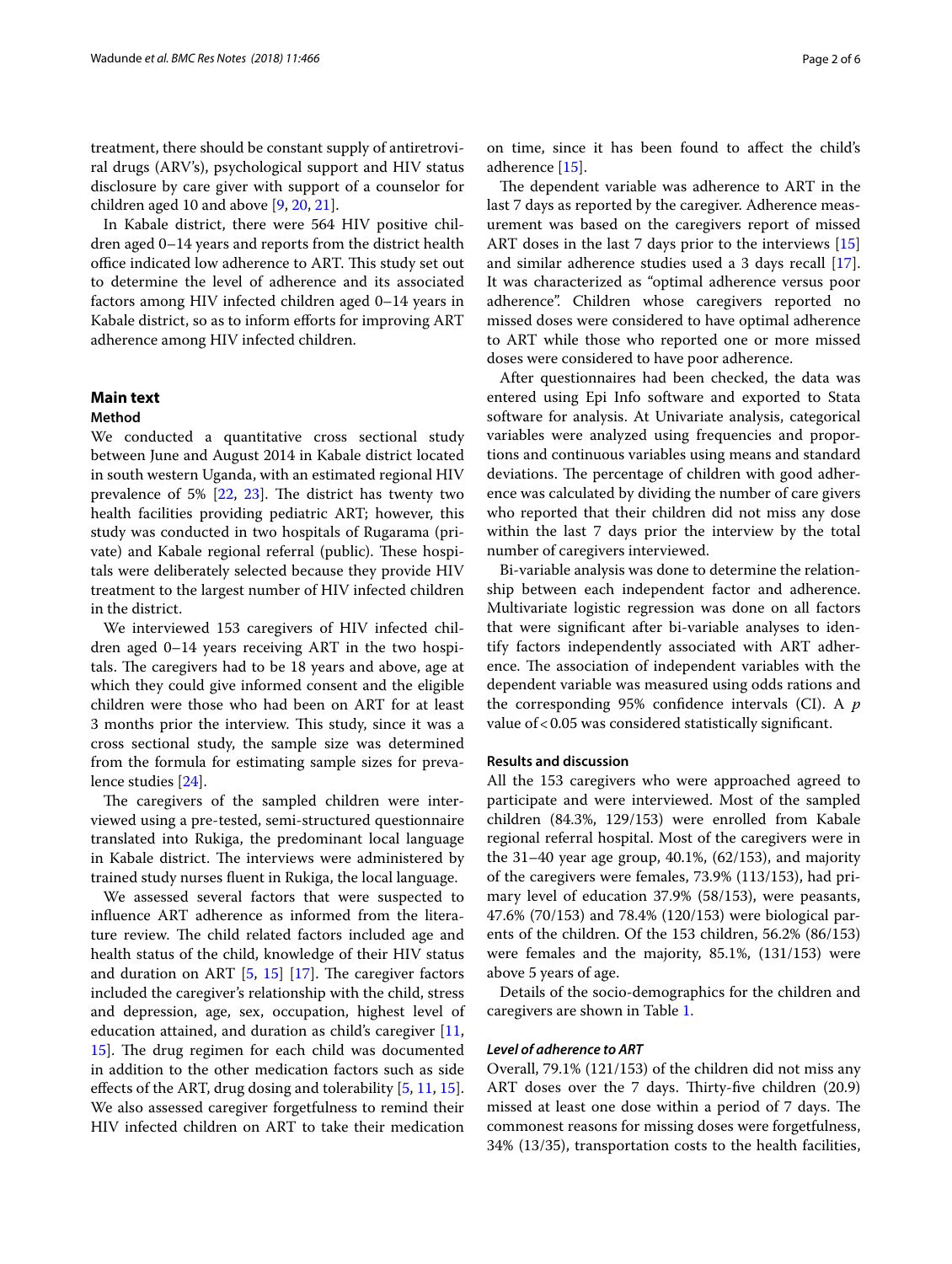| Characteristic                     | Frequency<br>$(n = 153)$ | Proportion (%) |  |  |
|------------------------------------|--------------------------|----------------|--|--|
| Age of child                       |                          |                |  |  |
| $0-4$ years                        | 23                       | 14.94          |  |  |
| $5-10$ years                       | 66                       | 42.86          |  |  |
| $11-14$ years                      | 65                       | 42.21          |  |  |
| Gender of child                    |                          |                |  |  |
| Female                             | 86                       | 56.21          |  |  |
| Male                               | 67                       | 43.79          |  |  |
| Age of care giver                  |                          |                |  |  |
| $\leq$ 20 years                    | 23                       | 14.94          |  |  |
| $21 - 30$ years                    | 42                       | 27.27          |  |  |
| 31-40 years                        | 62                       | 40.26          |  |  |
| >41 years                          | 27                       | 17.53          |  |  |
| Sex of care giver                  |                          |                |  |  |
| Female                             | 113                      | 73.86          |  |  |
| Male                               | 40                       | 26.14          |  |  |
| Level of education of care giver   |                          |                |  |  |
| None                               | 23                       | 15.03          |  |  |
| Primary                            | 58                       | 37.91          |  |  |
| Secondary                          | 39                       | 25.49          |  |  |
| Tertiary                           | 33                       | 21.57          |  |  |
| Occupation of care giver           |                          |                |  |  |
| Peasant                            | 70                       | 47.62          |  |  |
| Small business operator            | 37                       | 25.17          |  |  |
| Civil servant                      | 25                       | 17.01          |  |  |
| Other <sup>a</sup>                 | 15                       | 9.8            |  |  |
| Care giver relationship with child |                          |                |  |  |
| Biological parent                  | 120                      | 78.43          |  |  |
| Sibling                            | 5                        | 3.27           |  |  |
| Other relative                     | 27                       | 17.65          |  |  |
| Not related                        | 1                        | 0.65           |  |  |

<span id="page-2-0"></span>**Table 1 Socio-demographic characteristics of caregivers and children on ART, Kabale, Uganda 2014**

<sup>a</sup> Other (students, housewife, petty jobs)

17% (6/35) and children sitting for examinations at school, 17% (6/35).

Seventeen caregivers reported various side efects of ART including dizziness, 23% (4/17), vomiting, 18% (3/17), stomach pain, 11% (2/17), rashes, 18% (3/17), headaches, 18% (3/17) and fever, 11% (2/17) (Table [2](#page-2-1)).

# *Factors associated with adherence to antiretroviral therapy*

After controlling for child age, duration on ART, knowledge of their HIV status, age of caregiver, caregiver level of education, caregiver relationship with child and caregiver knowing their HIV status, child age and caregiver knowledge of their HIV status had signifcant associations with adherence.

<span id="page-2-1"></span>**Table 2 Reasons for missing ART doses and side efects of ART among HIV children on ART, Kabale, Uganda 2014**

| Characteristic           | Frequency | Proportion (%) |  |  |  |  |
|--------------------------|-----------|----------------|--|--|--|--|
| Reasons for missing dose | $(n=35)$  |                |  |  |  |  |
| Caregiver forgetfulness  | 13        | 371            |  |  |  |  |
| Transportation problems  | 6         | 171            |  |  |  |  |
| School examinations      | 6         | 171            |  |  |  |  |
| Children went playing    | 5         | 143            |  |  |  |  |
| Child vomited drug       | 4         | 114            |  |  |  |  |
| Drug run out             |           | 29             |  |  |  |  |

Older children (11–14 years) were more likely to adhere to ART than the younger ones (0–10 years) AOR 6.41 (95%CI 1.31–31.42) p-value 0.022. Children of Caregivers who knew their HIV status were more likely to adhere to ART than those whose caregivers did not know their HIV status AOR 21.64 (1.09–429.24) p-value 0.044 (Table [3\)](#page-3-0).

Caregiver forgetfulness was a major (37%) reason for missing ART doses. This can be improved by advising the caregivers to give the children the medicines consistently at the same convenient time of the day and using clues to remind them to give the child their drugs  $[25, 26]$  $[25, 26]$  $[25, 26]$  $[25, 26]$  $[25, 26]$ . The other reason for missing ART doses were transportation to facilities for drug reflls. Transportation cost as a limitation for appointment keeping and drug reflls has been reported by studies among children and adults [[27](#page-5-24), [28\]](#page-5-25). Community based reflls for stable patients can alleviate such challenges and also improve efficiencies for service delivery [\[29\]](#page-5-26).

Our study found that older children (11 years and above) were more likely to adhere to ART than younger ones (0–10 years), and this is in line with fndings from Ethiopia [[30](#page-5-27)]. Older children have better awareness and appreciation of the negative efects of poor ART adherence, especially if their HIV status has been disclosed to them [[25](#page-5-22)]. Providers should thus pay more attention to the younger children and provide support to caregivers to bridge the gaps.

Our study also found that caregivers who knew their HIV status, had their HIV infected children more likely to adhere to ART compared to the children of the caregivers who did not know their HIV status. This implies that all caregivers of HIV infected children should be advised to know their HIV status, enhances their HIV infected children to adhere to their medication.

# **Conclusions**

The level of adherence to antiretroviral therapy was found to be sub optimal, a signifcant proportion of children, 21% (35/153) missed their drugs.

Caregiver knowledge of their HIV status was associated with pediatric ART adherence, so there is need to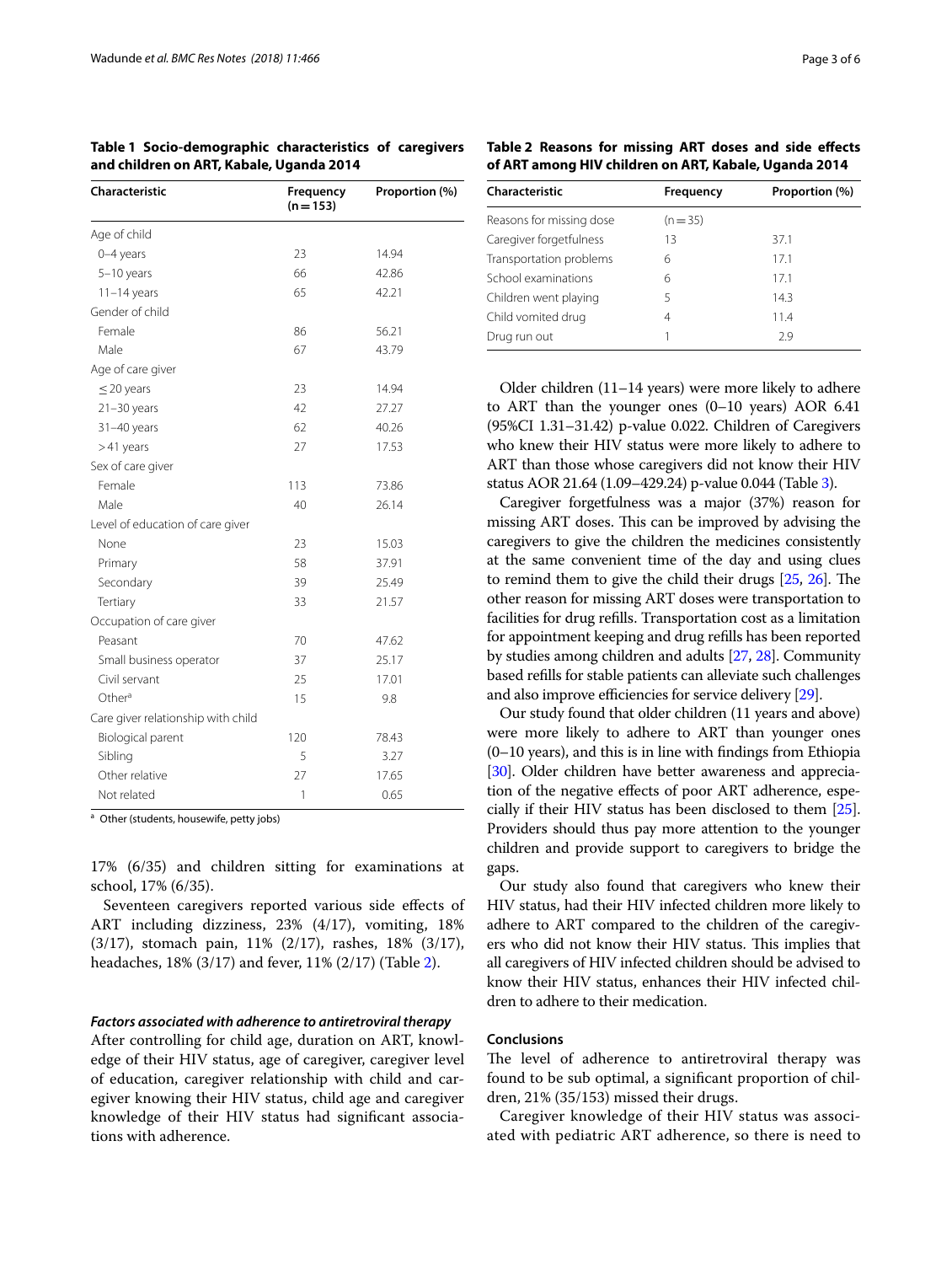| Variable                                  | Adherent   |            |            |                 |      |            | p-value          |          |
|-------------------------------------------|------------|------------|------------|-----------------|------|------------|------------------|----------|
|                                           | Yes        | No         | <b>COR</b> | 95% CI          |      | <b>AOR</b> | 95% CI           |          |
|                                           | $(n=121)$  | $(n = 32)$ |            |                 |      |            |                  |          |
| Study site                                |            |            |            |                 |      |            |                  |          |
| Rugarama hospital                         | 3(9.38)    | 20 (16.95) | 1.0        |                 |      |            |                  |          |
| Kabale hospital                           | 29 (90.63) | 98 (83.05) | 0.5        | $(0.14 - 1.83)$ |      |            |                  |          |
| Age of child                              |            |            |            |                 |      |            |                  |          |
| $0-10$ years                              | 19 (59.38) | 68 (57.14) | 1.0        |                 |      | 1.0        |                  |          |
| $11-14$ years                             | 13 (40.63) | 51 (42.86) | 1.1        | $(0.49 - 2.42)$ |      | 6.4        | $(1.31 - 31.42)$ | $0.022*$ |
| Gender of child                           |            |            |            |                 |      |            |                  |          |
| Female                                    | 16 (50.00) | 68 (58.12) | 1.0        |                 |      |            |                  |          |
| Male                                      | 16 (50.00) | 49 (41.88) | 0.7        | $(0.33 - 1.58)$ |      |            |                  |          |
| Child duration on ART                     |            |            |            |                 |      |            |                  |          |
| 0-4 years                                 | 14 (43.75) | 58 (49.15) | 1.0        |                 |      | 1.0        |                  |          |
| 5 years above                             | 18 (56.25) | 60 (50.85) | 0.8        | $0.37 - 1.77$   |      | 1.2        | $(0.39 - 3.58)$  | 0.768    |
| Childs' health                            |            |            |            |                 |      |            |                  |          |
| Not sick by time of interview             | 28 (87.50) | 108 (91.5) | 1.0        |                 |      |            |                  |          |
| Sick time of interview                    | 4(12.50)   | 10 (8.47)  | 0.7        | $(0.19 - 2.22)$ |      |            |                  |          |
| Sex of care giver                         |            |            |            |                 |      |            |                  |          |
| Female                                    | 23 (71.88) | 88 (74.58) | 1.0        |                 |      |            |                  |          |
| Male                                      | 9(28.13)   | 30 (25.42) | 0.9        | $(0.36 - 2.09)$ |      |            |                  |          |
| Age of care giver                         |            |            |            |                 |      |            |                  |          |
| $\leq$ 30 years                           | 13 (40.63) | 51 (42.86) | 1.0        |                 |      | 1.0        |                  |          |
| 30 years above                            | 19 (59.38) | 68 (57.14) | 0.9        | $(0.41 - 2.01)$ |      | 0.8        | $(0.44 - 1.49)$  | 0.499    |
| Level of education of care giver          |            |            |            |                 |      |            |                  |          |
| None                                      | 4(12.50)   | 19 (16.10) | 1.0        |                 |      |            |                  |          |
| Primary                                   | 14 (43.75) | 43 (36.44) | 0.7        | $(0.19 - 2.22)$ |      | 0.38       | $(0.06 - 2.40)$  | 0.307    |
| Secondary                                 | 4(12.50)   | 33(27.97)  | 1.7        | $(0.39 - 7.76)$ |      | 2.26       | $(0.2 - 20.95)$  | 0.474    |
| Tertiary                                  | 10 (31.25) | 23 (19.49) | 0.5        | $(0.13 - 1.79)$ |      | 0.16       | $(0.02 - 1.21)$  | 0.077    |
| Occupation of care giver                  |            |            |            |                 |      |            |                  |          |
| Formal employment                         | 23 (76.67) | 96 (84.21) | 1.0        |                 |      |            |                  |          |
| Informal employment                       | 7(23.33)   | 18 (15.79) | 0.6        | $(0.23 - 1.66)$ |      |            |                  |          |
| Care giver relationship with child        |            |            |            |                 |      |            |                  |          |
| Biological parent                         | 24 (77.42) | 93 (78.81) | 1.0        |                 |      | 1.0        |                  |          |
| Other relative                            | 7(22.58)   | 25 (21.19) | 0.9        | $(0.36 - 2.39)$ |      | 0.3        | $(0.07 - 1.70)$  | 0.189    |
| Duration as caregiver of child            |            |            |            |                 |      |            |                  |          |
| 0-4 years                                 | 13 (40.63) | 51 (42.86) | 1.0        |                 |      |            |                  |          |
| 5 years above                             | 19 (59.38) | 68 (57.14) | 0.9        | $(0.41 - 2.02)$ |      |            |                  |          |
| Care giver's health                       |            |            |            |                 |      |            |                  |          |
| Not sick a week before interview          | 25 (80.65) | 100 (85.5) | 1.0        |                 |      |            |                  |          |
| Sick a week before interview              | 6(19.35)   | 17(14.5)   | 0.7        | $(0.25 - 1.99)$ |      |            |                  |          |
| Caregiver knowledge of his/her HIV status |            |            |            |                 |      |            |                  |          |
| Do not know their HIV status              | 5(16.13)   | 9(7.63)    |            |                 |      |            |                  |          |
| Know their HIV status                     | 26 (83.87) | 109 (92.4) | 2.3        | $0.71 - 7.63$   | 0.15 | 21.6       | 1.09-428.2       | $0.044*$ |
| Care giver stress                         |            |            |            |                 |      |            |                  |          |
| Not stressed                              | 29 (90.63) | 97 (81.5)  | 1.0        |                 |      |            |                  |          |
| Stressed                                  | 3(9.38)    | 22 (18.5)  | 2.2        | $(0.61 - 7.94)$ |      |            |                  |          |

<span id="page-3-0"></span>**Table 3 Factors associated with adherence to ART doses among HIV infected Children 0–14 years in Kabale district, Uganda**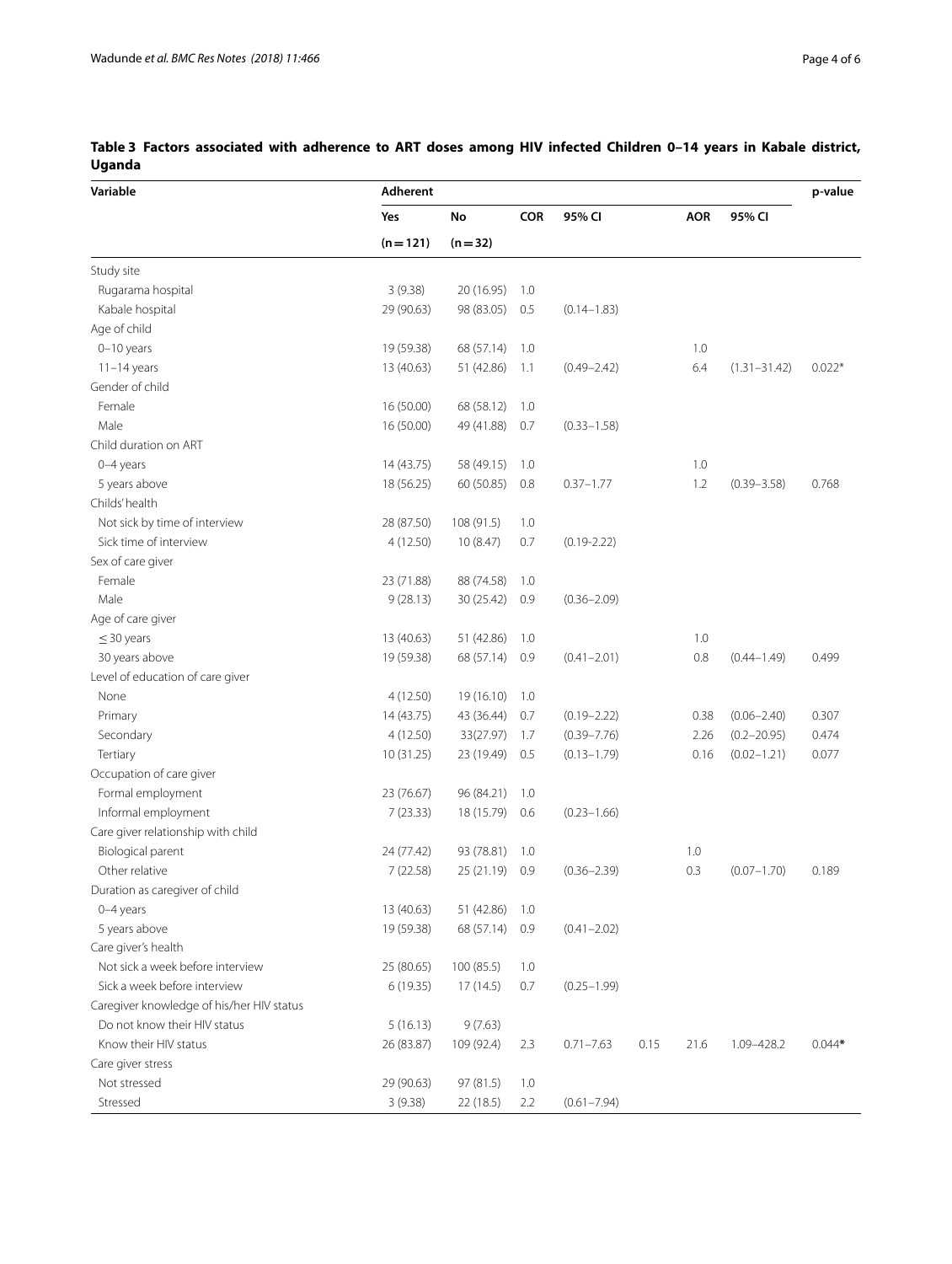# **Table 3 (continued)**

| Variable                                             | Adherent   |            |            |                 |       |            | p-value |  |
|------------------------------------------------------|------------|------------|------------|-----------------|-------|------------|---------|--|
|                                                      | Yes        | No         | <b>COR</b> | 95% CI          |       | <b>AOR</b> | 95% CI  |  |
|                                                      | $(n=121)$  | $(n=32)$   |            |                 |       |            |         |  |
| Drug tolerability                                    |            |            |            |                 |       |            |         |  |
| Child does not find a problem swallowing             | 31 (96.88) | 110(97.4)  | 1.0        |                 |       |            |         |  |
| Child finds swallowing the drug a problem            | 1(3.13)    | 3(2.65)    | 0.9        | $(0.08 - 8.48)$ | 0.886 |            |         |  |
| Drug dosage complexity                               |            |            |            |                 |       |            |         |  |
| Child find dose easy to take                         | 30 (93.75) | 105 (90.5) |            |                 |       |            |         |  |
| Child find dose not easy to take                     | 2(6.25)    | 11(9.48)   | 1.6        | $(0.33 - 7.53)$ | 0.569 |            |         |  |
| Side effects of the ARV's                            |            |            |            |                 |       |            |         |  |
| Child has never experienced drug side effects        | 26 (83.87) | 107 (89.9) |            |                 |       |            |         |  |
| Child has experienced a side effect due to the ARV's | 5(16.13)   | 12(10.1)   | 0.6        | $(0.19 - 1.81)$ | 0.346 |            |         |  |

**\***Statistically signifcant

integrate eforts to enhance caregivers of HIV infected children to know their HIV status. Caregiver forgetfulness and transportation challenges also led to missed doses.

# **Limitations**

In our study, we recognize a major limitation of the use of a small sample size (153) that gave rise to very wide confdence intervals. Caregiver reports of missed ART doses to assess adherence, is also a less objective measure of adherence because it leads to over estimation of adherence, recall bias and social desirability bias.

#### **Abbreviations**

ART: adherence to antiretroviral therapy; ARV's: antiretroviral drugs; CI: confdence interval; HDREC: Higher Degrees Research and Ethics Committee; WHO: World Health Organization.

#### **Authors' contributions**

IW: Conceived and implemented the study, supervised data collection, analyzed the data and wrote the frst version of the manuscript. DT, ME, AM and GO supported IW in conceptualizing and designing the study and participated in data analysis, interpretation of results and reviewed the draft manuscript. RKW: Participated in data analysis, interpretation and reviewed the draft manuscript for substantial intellectual content. All authors read and approved the fnal manuscript.

#### **Author details**

<sup>1</sup> Department of Health Policy, Planning and Management, Makerere University College of Health Sciences School of Public Health, P.O Box 7072, Kampala, Uganda. <sup>2</sup> Child Health and Development Centre, Makerere University College of Health Sciences School of Medicine, P.O. Box 6717, Kampala, Uganda.<br><sup>3</sup> Department of Disease Control and Environmental Health, Makerere University College of Health Sciences School of Public Health, P.O Box 7072, Kampala, Uganda.

## **Acknowledgements**

We thank the study participants for their participation in the study. We would also like to extend our heartfelt gratitude to the study Nurses (Research Assistants) at Kabale regional referral hospital and Rugarama hospital who helped with data collection.

#### **Competing interests**

The authors declare that they have no competing interests.

#### **Availability of data and materials**

Data used in this analysis are made available to all interested researchers upon request directed to the author Mr. Wadunde Ignatius (iwadunde@gmail.com).

#### **Consent for publication**

Not applicable.

#### **Ethics approval and consent to participate**

Ethical clearance was obtained from the Makerere University School of public Health Higher Degrees Research and Ethics Committee (HDREC) and permission sought from relevant officials in the district and selected health facilities. All consent forms were translated into the local language (Rukiga) and backtranslated into English to ensure correct use of language. Consent forms were read aloud to caregivers by trained study nurses. The consent forms described the purpose of the study, procedures involved, and the risks and benefts of participation. Consent was obtained from a parent or caregiver on behalf of the participants who were under the age of 16. The interviews were conducted in private rooms and confdentiality of data protected through the use of identifcation numbers rather than names and limiting access to the data.

#### **Funding**

This study was funded by Makerere University School of Public Health through Cooperative Agreement Number: 5U2GGH000817-03 ("Provision of Comprehensive HIV/AIDS services and developing national capacity to manage HIV/AIDS Programs in Uganda") from the US-Centers for Disease Control and Prevention. The contents of this article are however solely the responsibility of the authors and do not necessarily represent the views of the US-Centers for Disease Control and Prevention and Makerere University School of Public Health.

# **Publisher's Note**

Springer Nature remains neutral with regard to jurisdictional claims in published maps and institutional afliations.

## Received: 18 February 2018 Accepted: 6 July 2018 Published online: 13 July 2018

#### **References**

<span id="page-4-0"></span>1. Bradley H, Hall HI, Wolitski RJ, Van Handel MM, Stone AE, LaFlam M, Skarbinski J, Higa DH, Prejean J, Frazier EL. Vital signs: HIV diagnosis, care, and